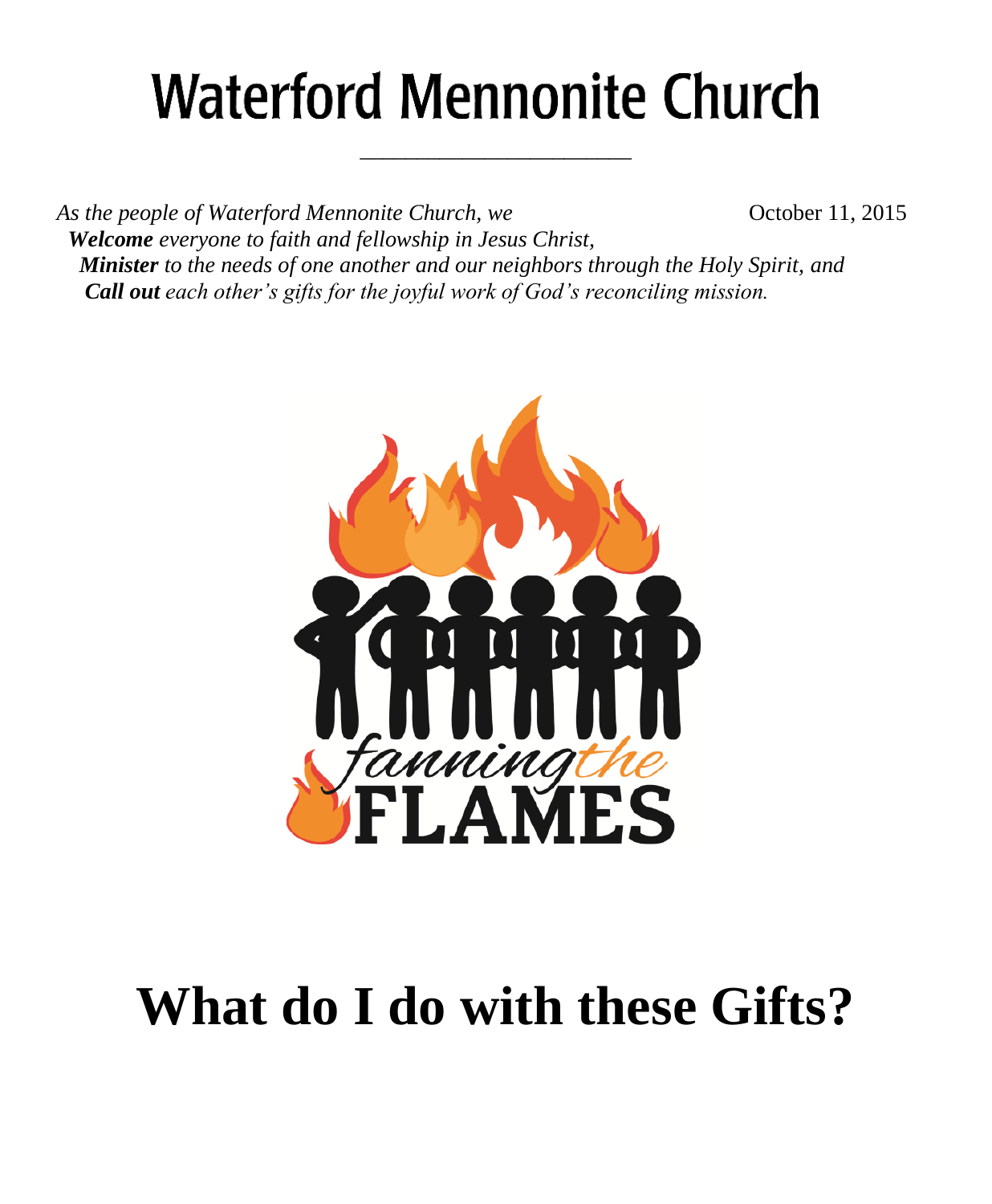| Prelude                                           |                                                                                                                                   | Elvina Schmidt                            |  |
|---------------------------------------------------|-----------------------------------------------------------------------------------------------------------------------------------|-------------------------------------------|--|
| Gathering songs                                   | All hail the power of Jesus' name<br>You are holy<br>I will stand in the congregation                                             | Vyron Schmidt<br>H 106<br>SS 34<br>SS 113 |  |
| Call to Worship                                   |                                                                                                                                   | Cynthia Kauffmann                         |  |
| Lighting the Peace Lamp*                          |                                                                                                                                   |                                           |  |
| Offering                                          | (Gifts are for Mennonite Education Fund unless designated otherwise)<br>Please pass the friendship pads as we give our offerings. |                                           |  |
| Children's Time                                   |                                                                                                                                   | Greg Hire                                 |  |
| Song of Worship                                   | You make beautiful things                                                                                                         |                                           |  |
| Scripture                                         | 1 Timothy 4:12-16; 2 Timothy 1:1-10                                                                                               | Gary Shetler                              |  |
| Sermon                                            | " $10\frac{1}{2}$ EEE"                                                                                                            | Greg Hire                                 |  |
| Fanning the Flame                                 | Workin' on a building                                                                                                             |                                           |  |
| Neil Amstutz<br>Sharing and Congregational Prayer |                                                                                                                                   |                                           |  |
| Benediction                                       |                                                                                                                                   |                                           |  |
| Sending song                                      | Go, my friends, in grace                                                                                                          | SS 57                                     |  |

H = *Hymnal: A Worship Book*; SJ = *Sing the Journey; SS = Sing the Story*

\*We light the peace lamp every Sunday to lament all unnecessary and violent loss of life around the world.

**Living Stream Worship: Both services are live streamed at** [www.waterfordchurch.org](http://www.waterfordchurch.org/)



 *God, who gifts everyone in the church, calls each person to offer their abilities and spiritual gifts to God and the congregation, and also calls them to fan the flames of others to utilize their gifts.*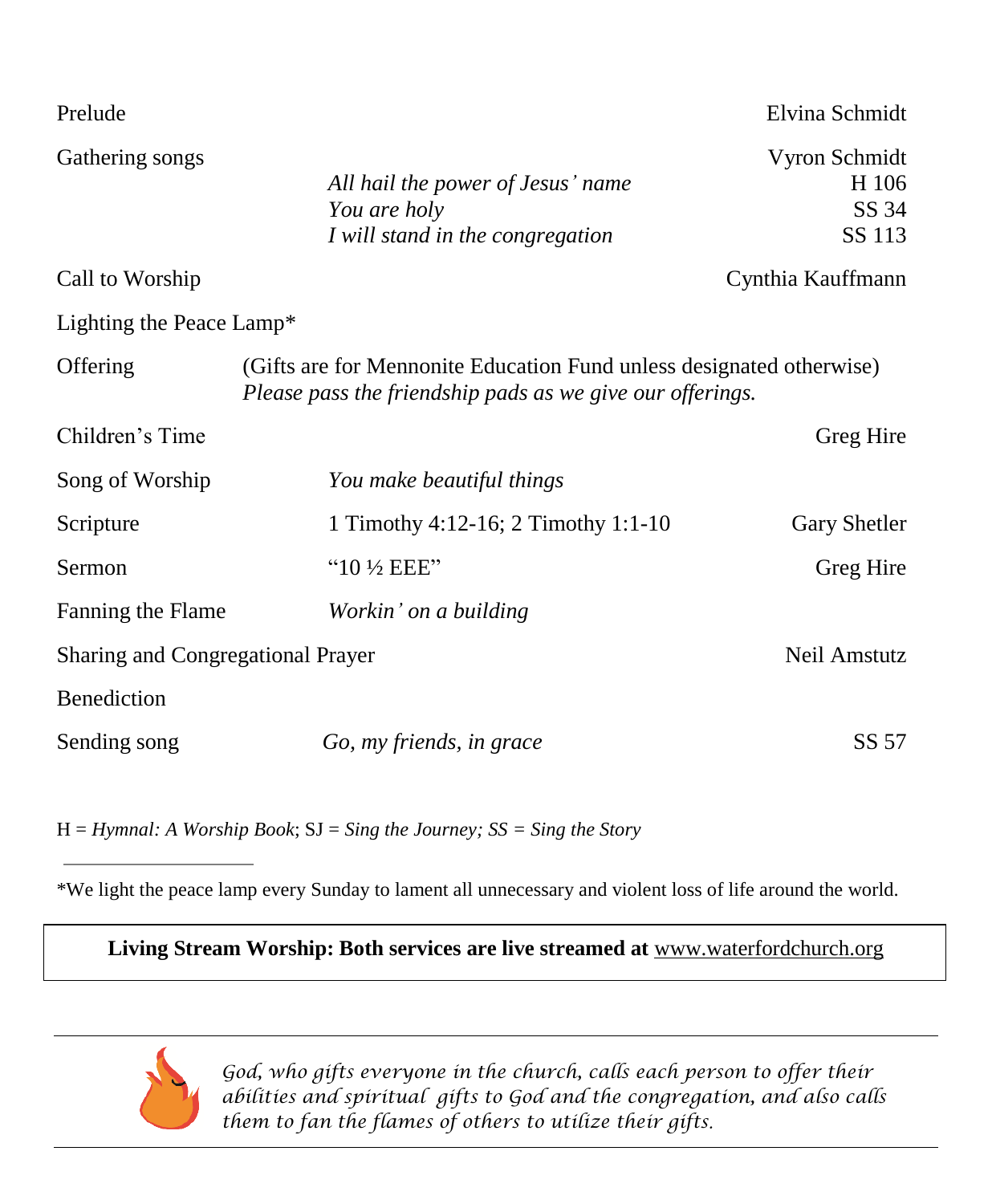# **Prayers for Brothers and Sisters**

Violet Culp, who celebrates her 93<sup>rd</sup> birthday on Saturday, for God's grace and joy to be poured out on her. Join in her celebration by signing a card for her at the table in the foyer.

Third grade students *– Conner Kauffmann, Daphcar Lehman, Garrett Stoltzfus, David Stutzman –* and their Sunday School teacher *Jama Brookmyer-Graber.*

*All affected* by the recent severe storms in South Carolina.

*Doug, Benjamin, and Isaiah Wengerd* as they travel to Millersburg, Ohio where there will be a memorial service for Jenny on October 17.

*Endowment Fund Committee* as they discern together ways to respond to applications for funds.

*Congregations* gathering next weekend with *Evana Network* at Clinton Frame Mennonite Church for a time of Worship and Celebration; for all discerning future affiliations.

*Ashley Beatty and Evette Yoder* as they begin their new jobs.

*Mary Beyler* (Mennonite Mission Network) is attending a different Mennonite congregation in Hokkaido, Japan, each Sunday this month. Pray for her today as she preaches and engages through a music ministry of piano accompaniment and teaching new hymns.

*Bonaventure Akowanou*, Administrator at Benin Bible Institute, and his wife *Clarisse,* as Bonaventure continues to recover and gain strength following the surgery he had in July.

#### **Welcome, Guests**

Large print copies of the bulletin and the hymnal and hearing aid systems are available from the ushers. Sermon boards for children are available at the back door; please pick one up as you enter. You are encouraged to bring infants through age two children to the nursery. Pick up the newsletter, *Buzz,* from the welcome kiosk in the foyer.

#### **Welcome Team**

| Greeter/Hosts  | Darrel and Karen Sommers; Dwight and Carolyn Kauffman                                 |
|----------------|---------------------------------------------------------------------------------------|
| <b>Ushers</b>  | Ken Otto, Merv Chupp, Ken Houtz $(1st)$ ;                                             |
|                | Joanna Yoder, Herb Resler, Ed Swartzendruber (2 <sup>nd</sup> )                       |
| <b>Nursery</b> | Anna Holbrook, Marge Gingerich, Carla Miller (1 <sup>st</sup> ); Alan & Lyz Zimmerman |
|                | (nurture); Jane and Naomi Ross Richer $(2nd)$                                         |
| Audiovisual    | Ryan Oostland, Nathan Berkey, Mark Daniels                                            |